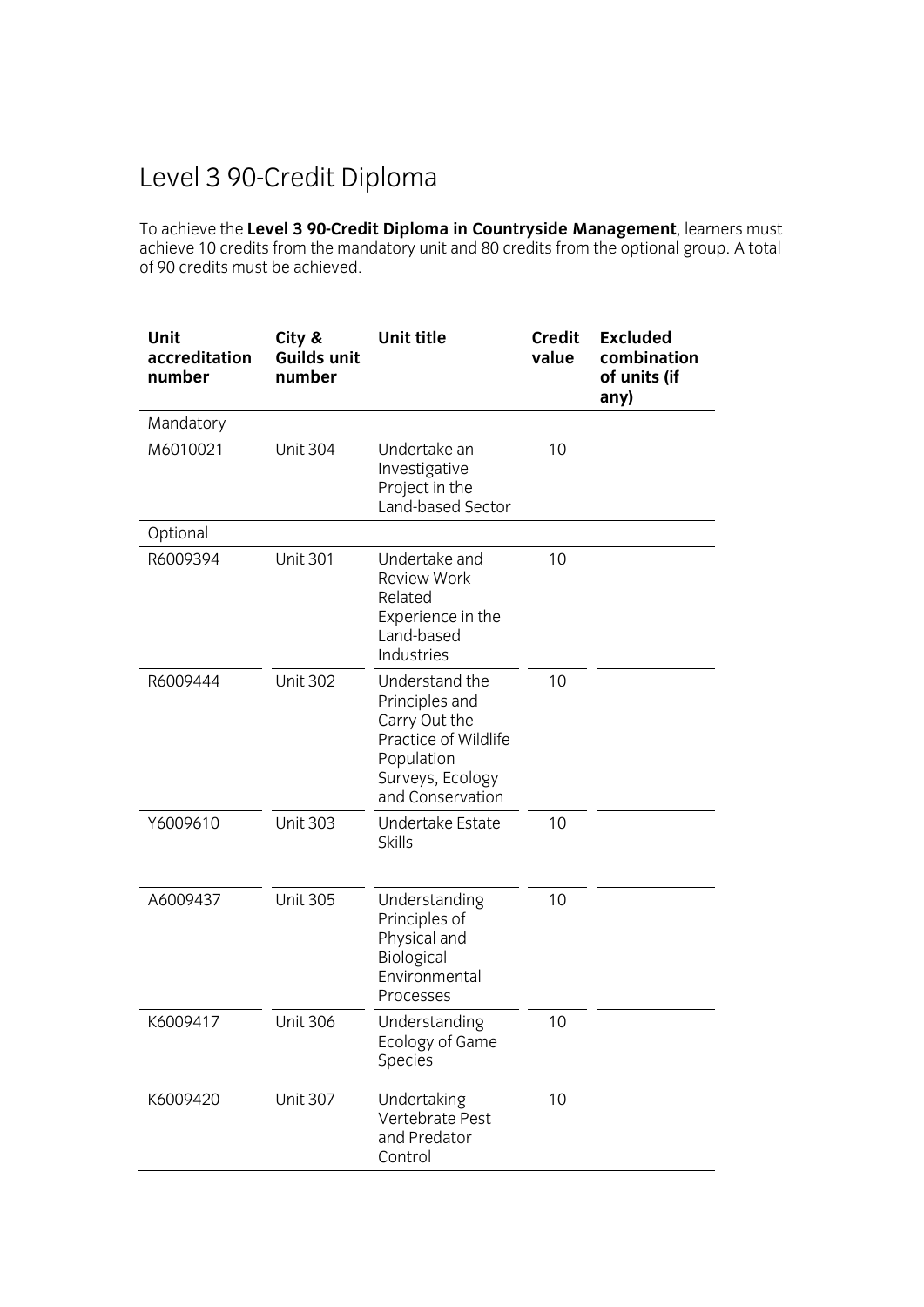| Y6009204 | <b>Unit 308</b> | Undertaking<br>Woodland Habitat<br>Management                              | 10 |  |
|----------|-----------------|----------------------------------------------------------------------------|----|--|
| F6009620 | <b>Unit 309</b> | <b>Undertaking Farm</b><br>Habitat<br>Management                           | 10 |  |
| M6009256 | <b>Unit 310</b> | Understanding<br>River Fishery<br>Creation and<br>Management               | 10 |  |
| F6010105 | <b>Unit 311</b> | Understanding<br>Stillwater Fishery<br>Creation and<br>Management          | 10 |  |
| K6009630 | <b>Unit 312</b> | Undertake<br><b>Grassland Habitat</b><br>Management                        | 10 |  |
| H6009836 | <b>Unit 313</b> | Understand and<br>Carry Out Tree<br>Planting, Aftercare<br>and Protection  | 10 |  |
| M6009175 | <b>Unit 314</b> | Understanding<br>Coastal<br>Management                                     | 10 |  |
| R6009430 | <b>Unit 315</b> | <b>Understand Deer</b><br>Management                                       | 10 |  |
| M6009824 | <b>Unit 316</b> | <b>Understand Deer</b><br>Population<br>Monitoring and<br>Management Plans | 10 |  |
| A6009180 | <b>Unit 317</b> | Understand<br>Ecological<br>Concepts and<br>Application                    | 10 |  |
| F6009438 | <b>Unit 318</b> | Understanding<br>Land Use and<br>Environmental<br><b>Issues</b>            | 10 |  |
| J6009179 | <b>Unit 319</b> | Understanding<br>Principles of Game<br>Management                          | 10 |  |
| A6009423 | <b>Unit 320</b> | Undertaking Shoot<br>Management                                            | 10 |  |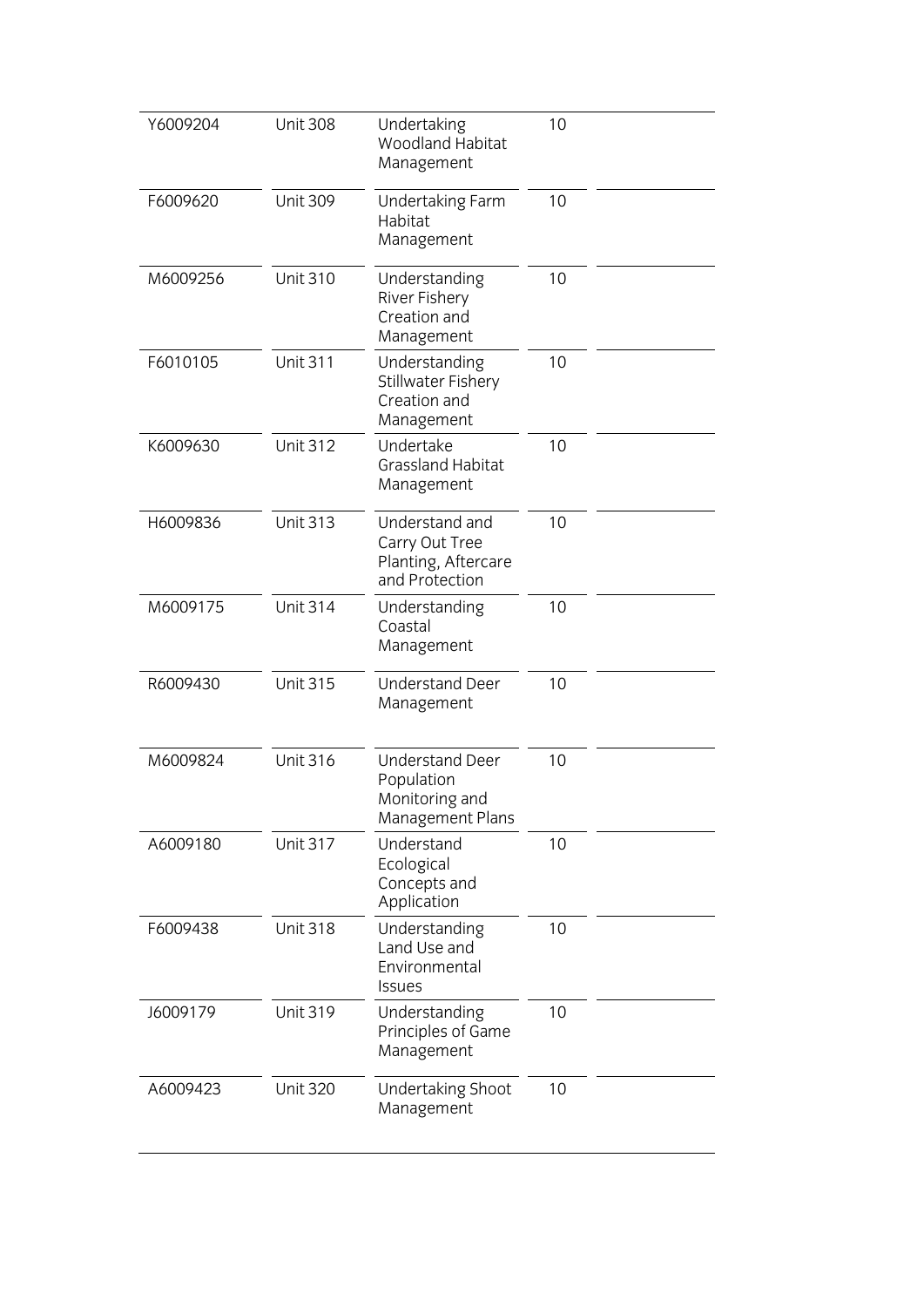| L6009443 | <b>Unit 321</b> | Stalking and<br>Shooting Deer                                       | 10 |  |
|----------|-----------------|---------------------------------------------------------------------|----|--|
| Y6009199 | <b>Unit 322</b> | Use of Firearms in<br>the Environmental<br>and Land-based<br>Sector | 10 |  |
| D6009205 | <b>Unit 323</b> | Understand<br><b>Working Dogs</b>                                   | 10 |  |
| M6009709 | <b>Unit 324</b> | <b>Business</b><br>Management in<br>the Land-based<br>Sector        | 10 |  |
| H6009805 | <b>Unit 325</b> | Undertaking Land-<br>based Machinery<br>Operations                  | 10 |  |
| L6009149 | <b>Unit 326</b> | Understand the<br>Principles of Plant<br>Science                    | 5  |  |
| T6009579 | <b>Unit 327</b> | Understand the<br>Principles of Soil<br>Science                     | 5  |  |
| K6009837 | <b>Unit 328</b> | Understand the<br>Principles of Tree<br>Felling and<br>Chainsaw Use | 10 |  |
| L6010107 | <b>Unit 329</b> | Understanding<br>Woodland<br>Management                             | 10 |  |
| A6009194 | <b>Unit 330</b> | Understanding<br>Organism<br>Identification                         | 10 |  |
| F6009827 | <b>Unit 331</b> | Understanding<br>Principles of Forest<br>Recreation                 | 10 |  |
| A6009826 | <b>Unit 332</b> | Livestock Use in<br>Conservation<br>Management                      | 10 |  |
| Y6009607 | <b>Unit 333</b> | Undertaking<br>Environmental<br>Interpretation in<br>Land-based     | 10 |  |